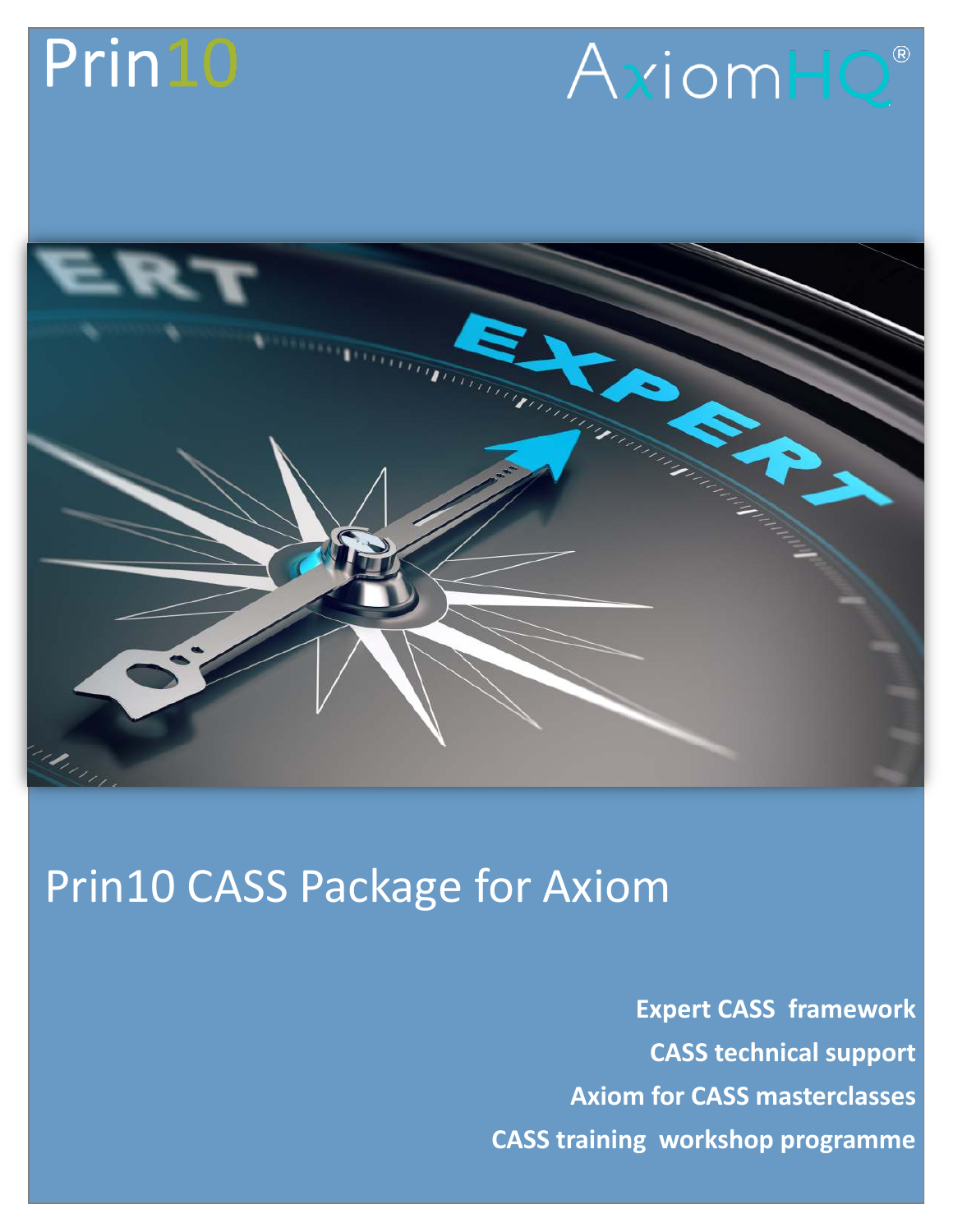

**Prin10 CASS Package for Axiom Features**

- **Standard Axiom functionality**
- **CASS Rule feed and monthly updates**
- **Use of Prin10 expert content**
- **Prompt updates of Prin10 expert content**
- **Access to the Prin10 reference site**
- **CASS technical support**
- **Axiom for CASS masterclasses**
- **CASS training workshop programme**

## **Prin10 CASS Package for Axiom**

The Prin10 CASS package for Axiom provides a comprehensive and granular CASS risk framework comprising logical groupings of rules into topics with insightful commentary, mapped to over 600 carefully curated control objectives and risks covering CASS 1, 3, 6, 7, 8 & 10. The package is provided by Kevin Huby who is one of the most experienced and highly regarded CASS consultants in the industry, and a long time strategic partner to AxiomHQ.

The package for Axiom offers unique access to Kevin's expertise in the use of Axiom for effective CASS compliance as well as his vast CASS technical and investment industry knowledge in general.

## **Key offerings**

## **Prin10 framework and expert commentary**

The Prin10 framework and expert commentary is updated promptly for CASS rule changes as well as for emerging industry good practice and interpretation. Many firms have found this to be an indispensable aid to meeting the current demands of CASS compliance and audits.

#### **Prin10 reference site**

The reference site provides "true to life" examples of good practice process and control definition and mapping, effective use of Axiom's record management capabilities and reminder/ attestation functionality and design of MI reports for robust and efficient CASS compliance assurance and oversight.

#### **CASS technical support**

Prin10 provides confidential support for ad hoc CASS technical queries, including rule interpretation and audit queries, via email at **AxiomCASS@prin10.co.uk**. Responses will generally be provided within 48 hours.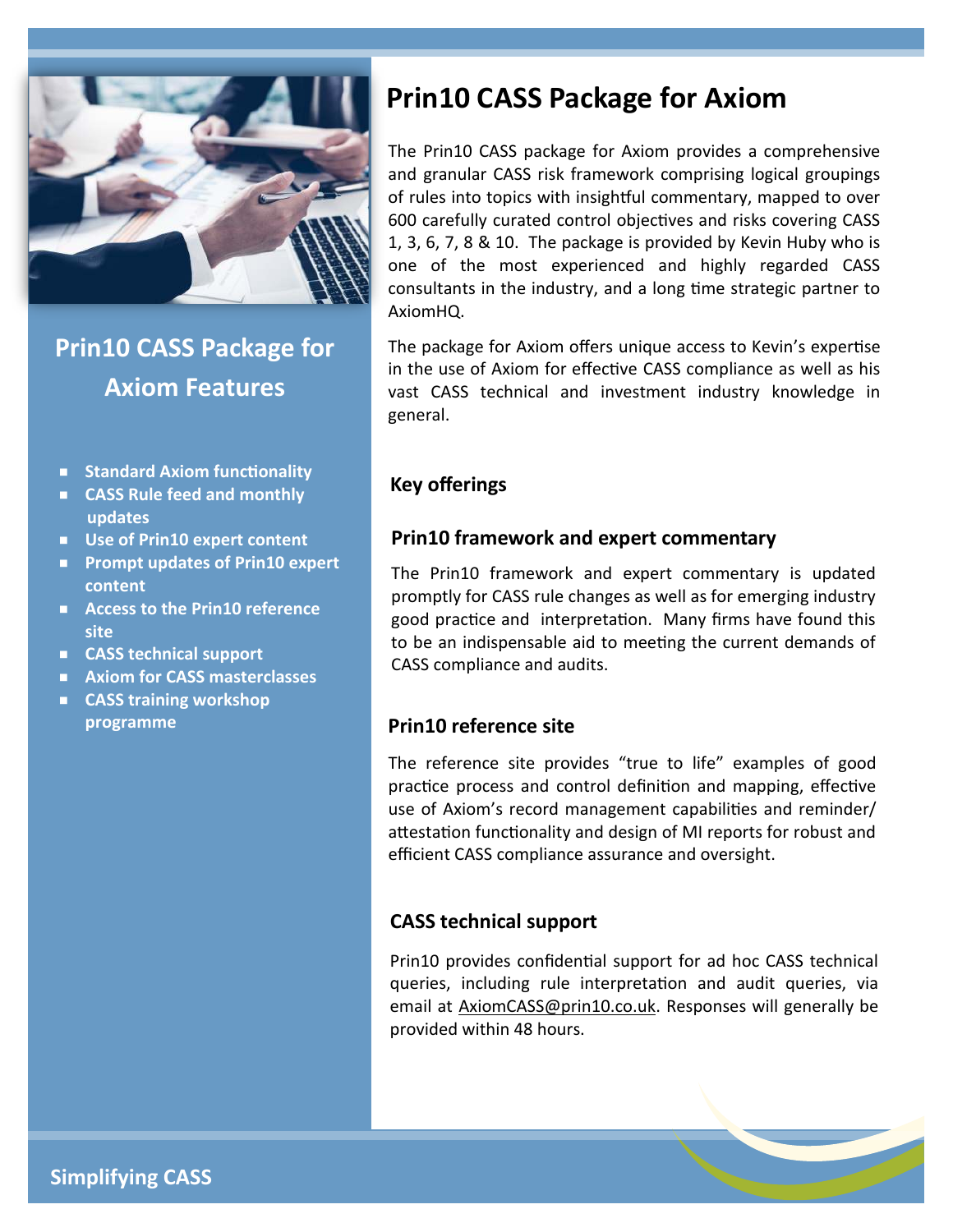## **Training & Development**





## **Axiom for CASS masterclasses**

From March 2019, Prin10 will be delivering in-depth masterclasses in the use of Axiom for CASS compliance. These half-day masterclasses will be held in key locations, including London, Edinburgh and Bristol, at least twice per year.

## **CASS training programme**

Starting in June 2019, Prin10 will be offering its highly-regarded CASS training programme to Axiom users including:

- Introduction to CASS
- CASS 6 & 7 technical
- Custody and client money record keeping and reconciliations
- CASS governance and oversight
- Managing CASS audits

These full-day or half-day training workshops will be held in London, Edinburgh and Bristol at least twice per year.

**Simplifying CASS**